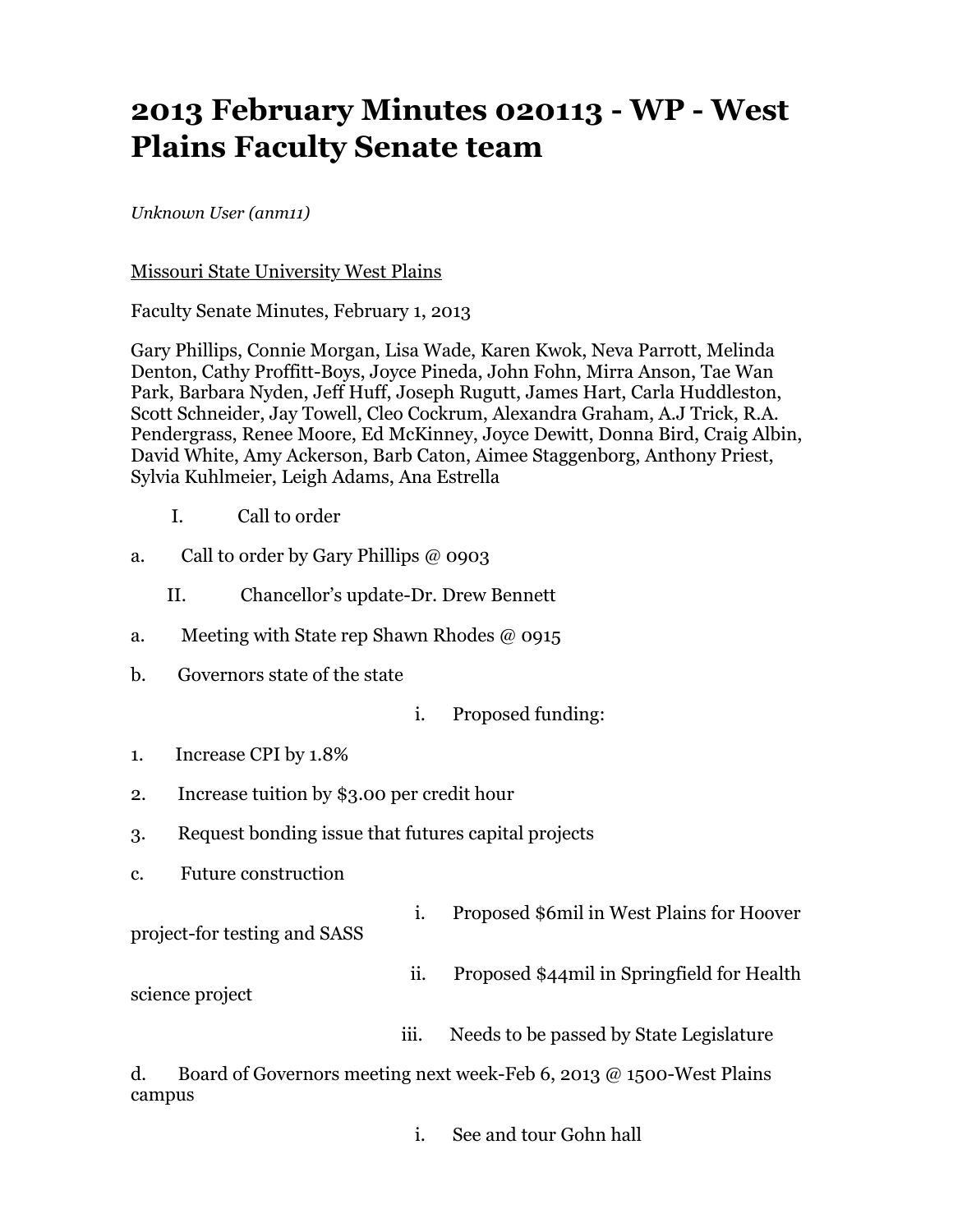e. Dean's leadership meeting next week-Feb 7, 2013 @ 1500- West Plains campus

i. Discuss growing master and bachelor's

degree on WP campus

ii. Discuss addition of 2 year degrees in

ii. Discuss increase in secondary education

agriculture and healthcare

f. Intersession meeting for teaching math next week Feb  $5, 2013 \ @$  1900 in Melton 112

III. Additions and approval of agenda

a. Approved 1<sup>st</sup> Carla Huddleston  $2^{nd}$  Ed McKinney

IV. Approval of minutes from previous minutes

a. Approved with revisions  $1^{st}$  Carla Huddleston  $2^{nd}$  Ed McKinney

V. Dean's update-Dr. Christopher Dyer

a. Presentation on future collaborations

b. New Class-Intro to Basic Military Skills

c. Nexus teacher of the month-Cleo Cockrum

d. Feb  $5^{th}$  @1900 presentation on math degree opportunity

e. Feb  $5^{\text{th}}$  @ 1200 rotary club presentation

f. April  $5<sup>th</sup> STIM$  fair 0900-1500 –student rec center

g. Academic leadership council meetings are open to all who would like to attend and present

h. Community service/professional development

i. Service project presentation-Renee Moore

1. Birthday boxes for children in shelters

2. Pack-pack project (name to be changed later) to be available in library for children going through traumatic events

3. United poverty simulation kit-proposed in-service for all staff and faculty for fall 2013

VI. Faculty concerns

a. Discussion about part time faculty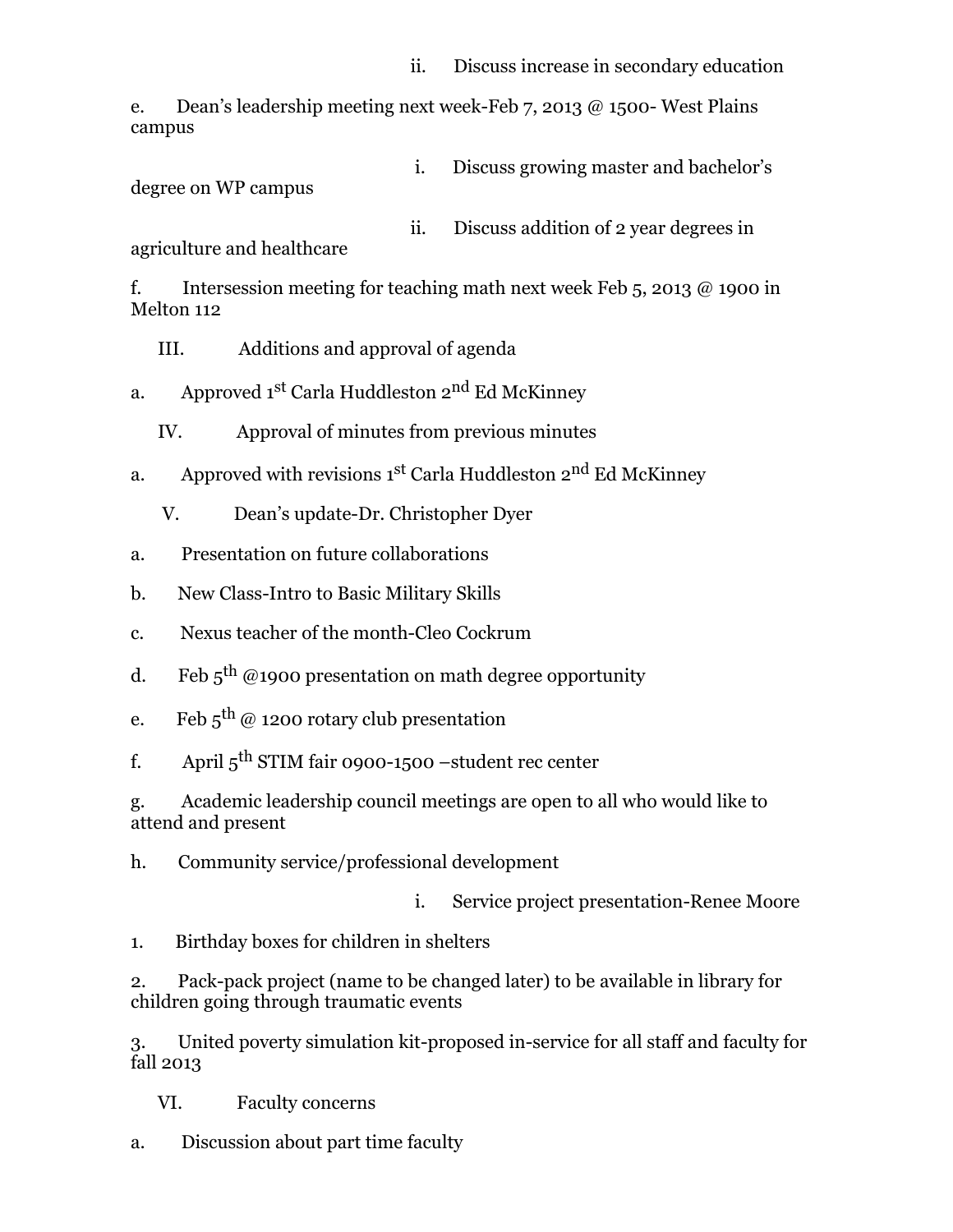b. Discussion about putting updated integrity policy on the website: Which has been three years since new academic policy was adopted.

c. Discussion about structure of faculty senate meetings and surveys

d. Discussion about faculty professional development through degrees

VII. Campus updates

a. Feb 15<sup>th</sup> @ 1900 Civic Center- 50<sup>th</sup> Anniversary Reunion and Concert

i. Volunteers show up at 1830 for job assignments

b. Feb 16<sup>th</sup> Homecoming @ 1900 Civic Center against Three Rivers College

c. Auction-Dept contest 60's rock and roll theme- Be True to Your School

VIII. Committee updates

a. Assessment committee- Gary Phillips

i. Meeting Feb 1 @ 1100 T208

b. Curriculum committee-Leigh Adams

i. Meeting next week- Time TBD

- c. Developmental education committee- Jay Towell
	- i. No updates to report
- d. Faculty evaluations committee-Ed McKinney

i. Discussion about review and evaluation process proposal

e. Handbook Committee-Barbara Nyden

i. Meeting Feb 1 @ 1100- discussion to

changes to process

f. RPT committee- Joyce Dewitt

i. In progress and reviewing binders

g. Ad Hoc committees

i. Institutional analysis committee –Joyce Jennings Pineda, Kathy Morrison

1. Administrative evaluations due March 1

IX. Unfinished business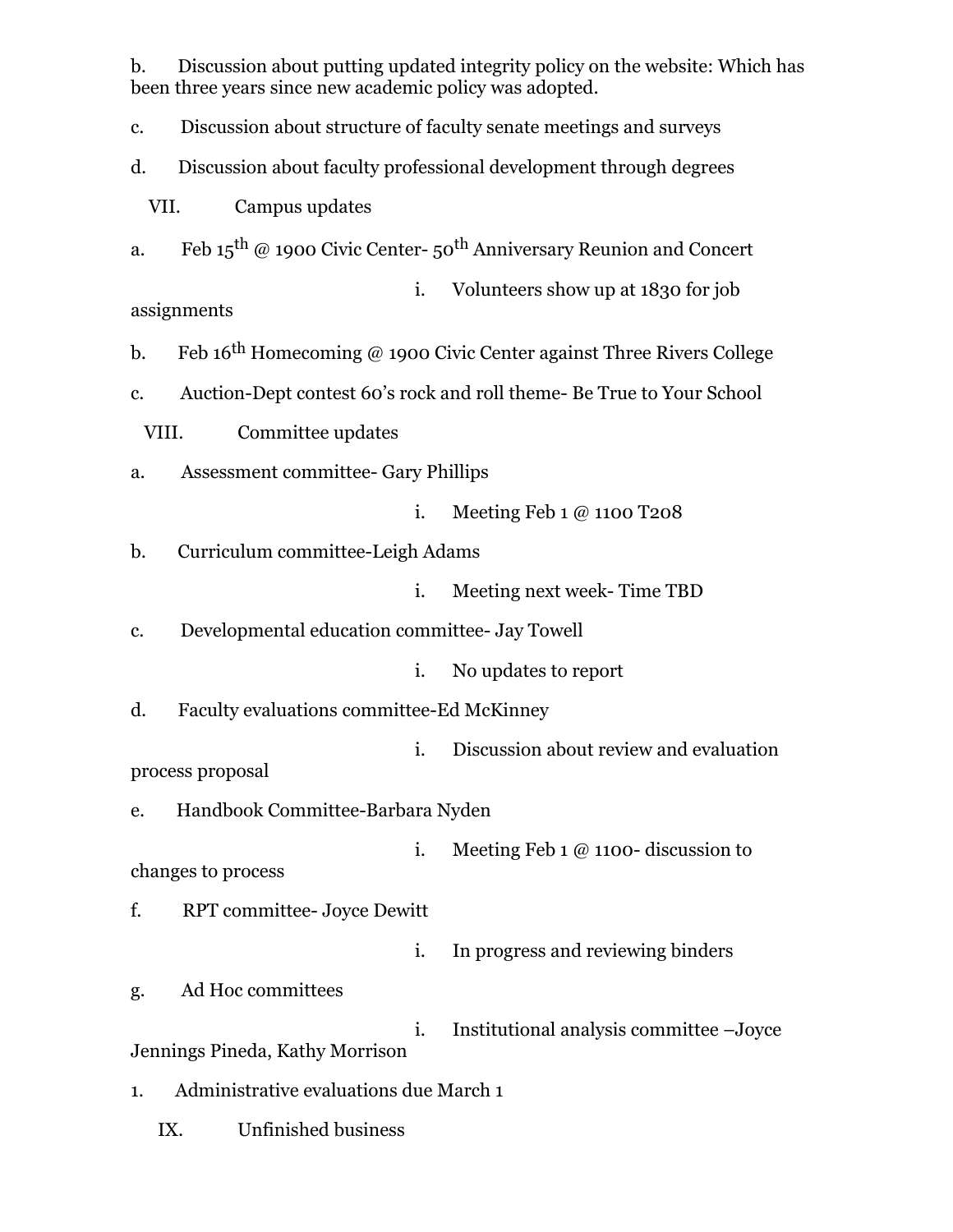a. RPT proposal from January meeting (draft attached) Presentations by Jerry Trick

i. Discussion on RPT process, new faculty mentors, and faculty annual evaluations

ii. Motion to funnel evaluations through Faculty Evaluations Committee 1st Leigh Adams 2nd Joyce Dewitt

b. Storage ideas/proposal for faculty documents

i. Discussion on using Experts via internet, and getting access to faculty senate folder

c. Annual evaluations: reactions/responses

i. Discussion about evaluations: designed to evaluate teaching, community service, university service, and professional development, sent to Faculty Evaluations Committee

d. Ideas for Parsonage use (Springfield outreach building)-discussion

X. New business

a. Student technology requirement policy input/discussion

i. To make better fit for west plains campus, and placing a cap on cost, in revision

b. Standards for nursing salaries

i. Discussion on dropping use of CUPA standard for nursing and allied health programs, and formation of committee to study standards.

c. Staffing at Melton

i. Discussion to staff Melton with a resolution

to:

1. Hire Student on temporary basis until full time staff can be placed

2. Hire full time person as soon as possible.

d. Discussion to elect Nancye McClure to Emeritus status-and send letter from faculty senate motion- 1st Connie Morgan 2nd Ed McKinney

XI. Announcements

a. Public affairs flyers are available

b. Mirra Anson and Leigh Adams holding meeting Learning Reading Apprenticeship Strategies

c. Friends of Garnet Library luncheon Fri Feb 8<sup>th</sup> 1200